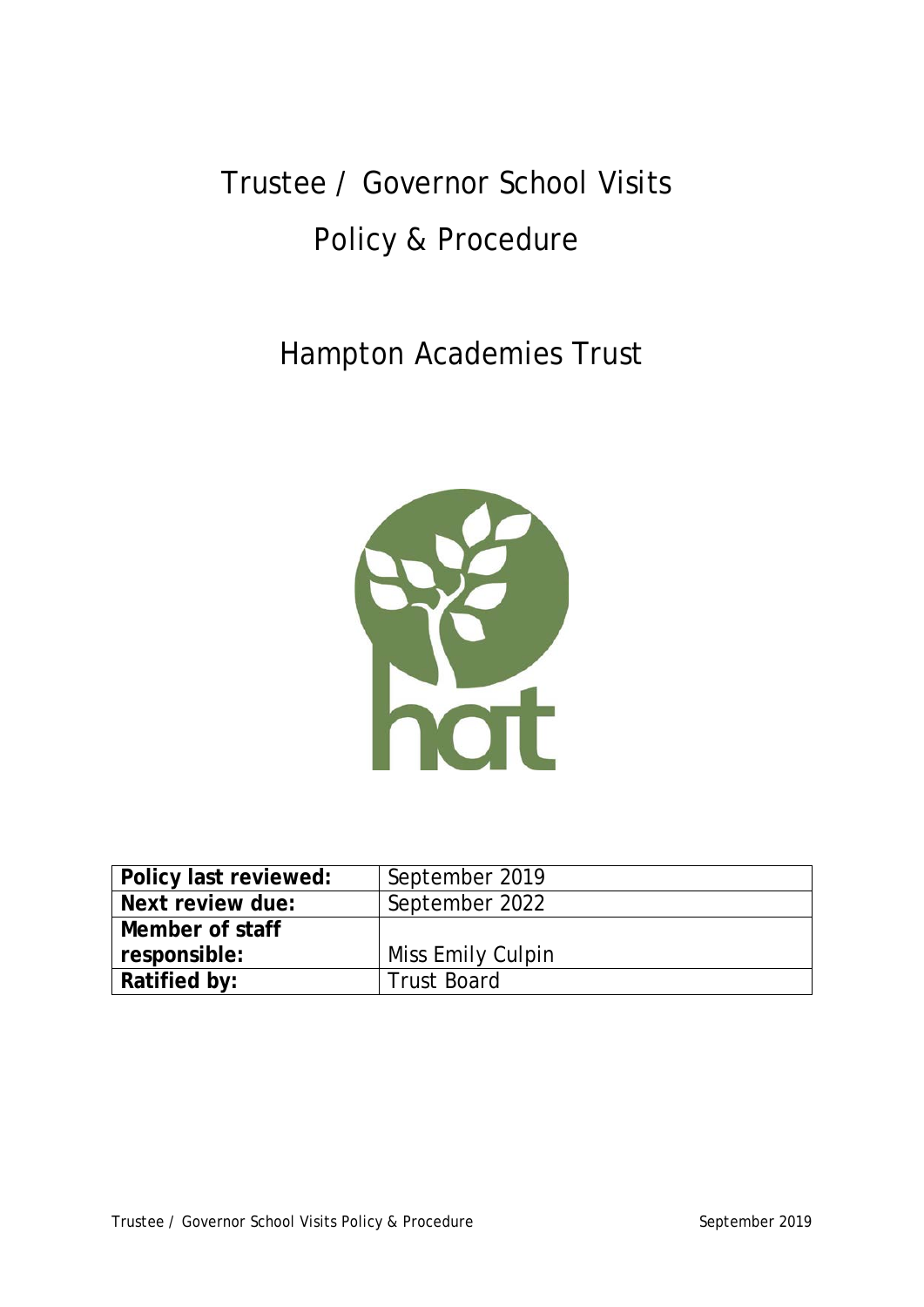# AIMS AND PRINCIPLES

HAT Trustees and Local Governors have responsibility for the direction, policies and standards of each school. The Members, Trustees and LGB are accountable for the trusts conduct and performance. Visiting the school is an excellent way to observe how it operates on a day-to-day basis. All Trustee/ Governor Visits should be focussed and relate to the priorities in the School Improvement Plan. Trustees/ Governors should report back their findings, thus helping Members, Trustees and the LGB to make better informed judgements about the progress being made towards the priorities and targets in the School Improvement Plan and informing strategic decision making.

The Head of School, who has the responsibility for the day-to-day management of the school, will guide the Trustees and LGB on the areas of the curriculum, school based policies and the School Improvement Plan. The policy and protocol for school visits is formulated in consultation with the staff.

### **ANNUAL PROGRAMME OF VISITS**

The Local Governing Body will organise a programme of visits with the help of the Head of School and Clerk. These should be spread throughout the year, with the aim to achieve a minimum of one visit per term. In addition, new governors will make a general introductory visit of the school as part of their induction programme.

### **Purpose of visit:**

The focus of a visit could be on any policy in place in the school, e.g., Teaching and Learning, Assessment or School Development Plan. It could also focus on particular areas, such as the management of the school's resources, Behaviour, the condition of the buildings, Safeguarding or a particular area of focus.

## **Potential benefits:**

To Governors:

- To recognise and celebrate success of pupils and staff
- To build effective relationships with the staff and a better understanding of the context in which they work
- To get to know the students
- To recognise different teaching styles
- To monitor policies in action
- To inform decision making
- To find out what resources are needed and prioritise them

#### To Teachers:

- To ensure governors understand the reality of the classroom
- To get to know Trustees and Governors
- To understand better the Governors' roles and responsibilities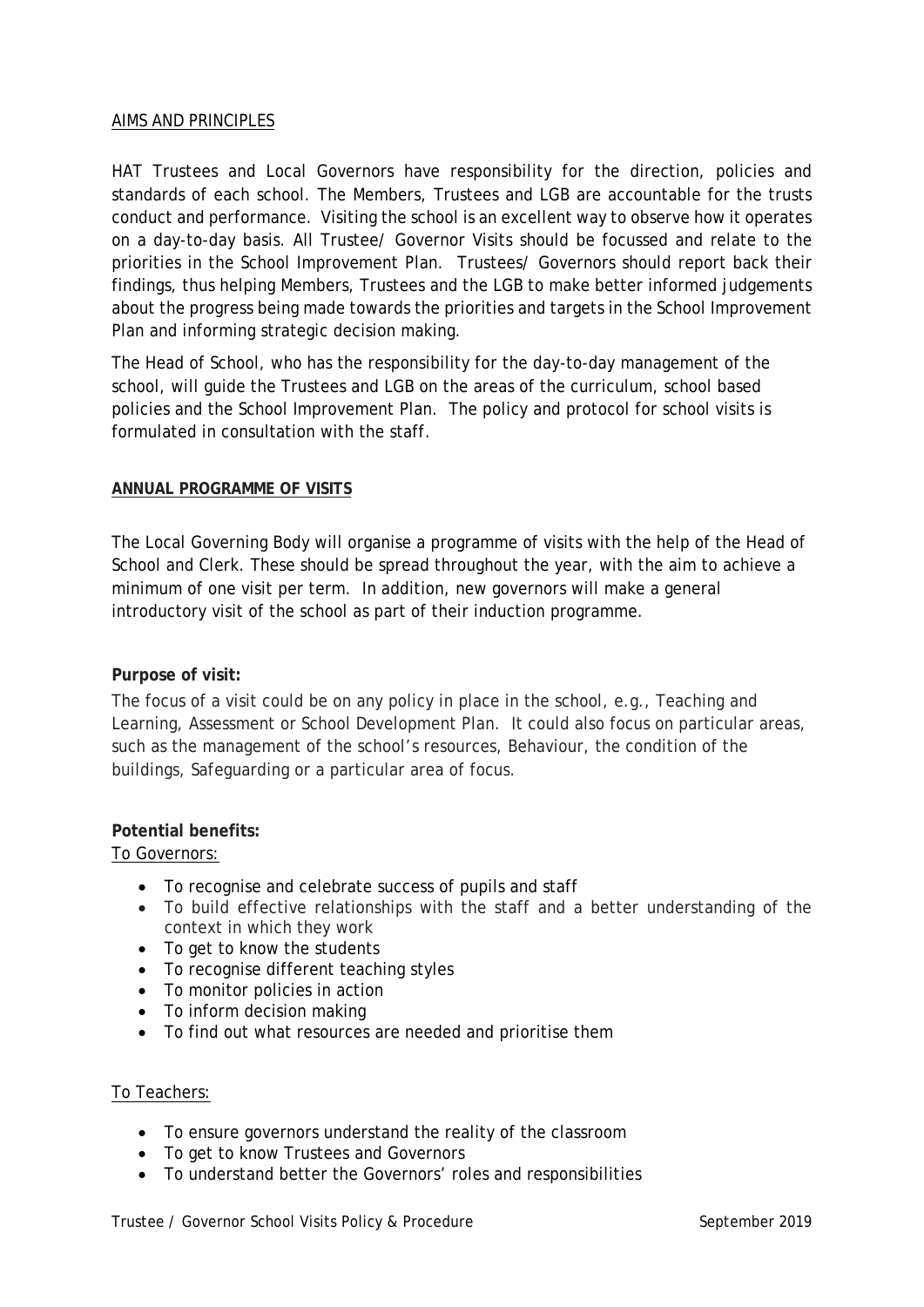- To have an opportunity to reflect on practice through discussion
- To highlight the need for particular resources

### **What a visit is not about:**

- Making judgements on the quality of teaching or professional expertise of the teacher, this is the role of the Head of School and Executive Headteacher
- Checking on progress of individual children
- Pursuing personal interests and concerns
- Monopolising school/ teacher time

### **PROTOCOLS FOR VISITS**

Trustees/ Governors should, with the guidance of the whole governing body and Head of School, identify an aspect of the school's work to focus upon. This will help to maximise the effectiveness of the governing body team.

When organising and conducting a visit, Trustees/ Governors will be courteous and considerate, respecting the professional roles of the Head of School and staff. Working to the annual schedule agreed with the Head and staff, they will confirm in advance with the Head of School and Clerk the date, timing and focus of each visit. This will include agreeing what will be observed, whom it would be useful to talk to and agreeing any protocols to be observed whilst in the school. If time permits, they will discuss the proposed agenda with any staff involved. They will prepare by reading relevant documentation/ guidance.

At the end of each visit, the Trustee/ Governor will discuss what they have observed with the teacher and clarify any points they are uncertain about. Comments should be limited to the focus of the visit. Trustees/ Governors visiting cannot make personal judgements or promises on behalf of the governing body. All written reports will be sent to the Clerk and Head of School before being circulated or discussed.

- Teachers and support staff will be courteous and considerate, recognising the contribution made by the governing body to the school.
- They will make practical suggestions on the focus for Trustees/ Governors' visits to ensure that they are productive and enjoyable for all concerned. This will include specifying the evidence that could be shared with governors.

See annex  $(A)$  for the form to record and report on visits.

Questions will be invited from Trustees/ Governors whilst being sensitive to issues of confidentiality. See annex (B for examples of questions which governors could ask)**.** Although they are focused on Literacy, Numeracy and SEN, many of the questions are relevant to other areas.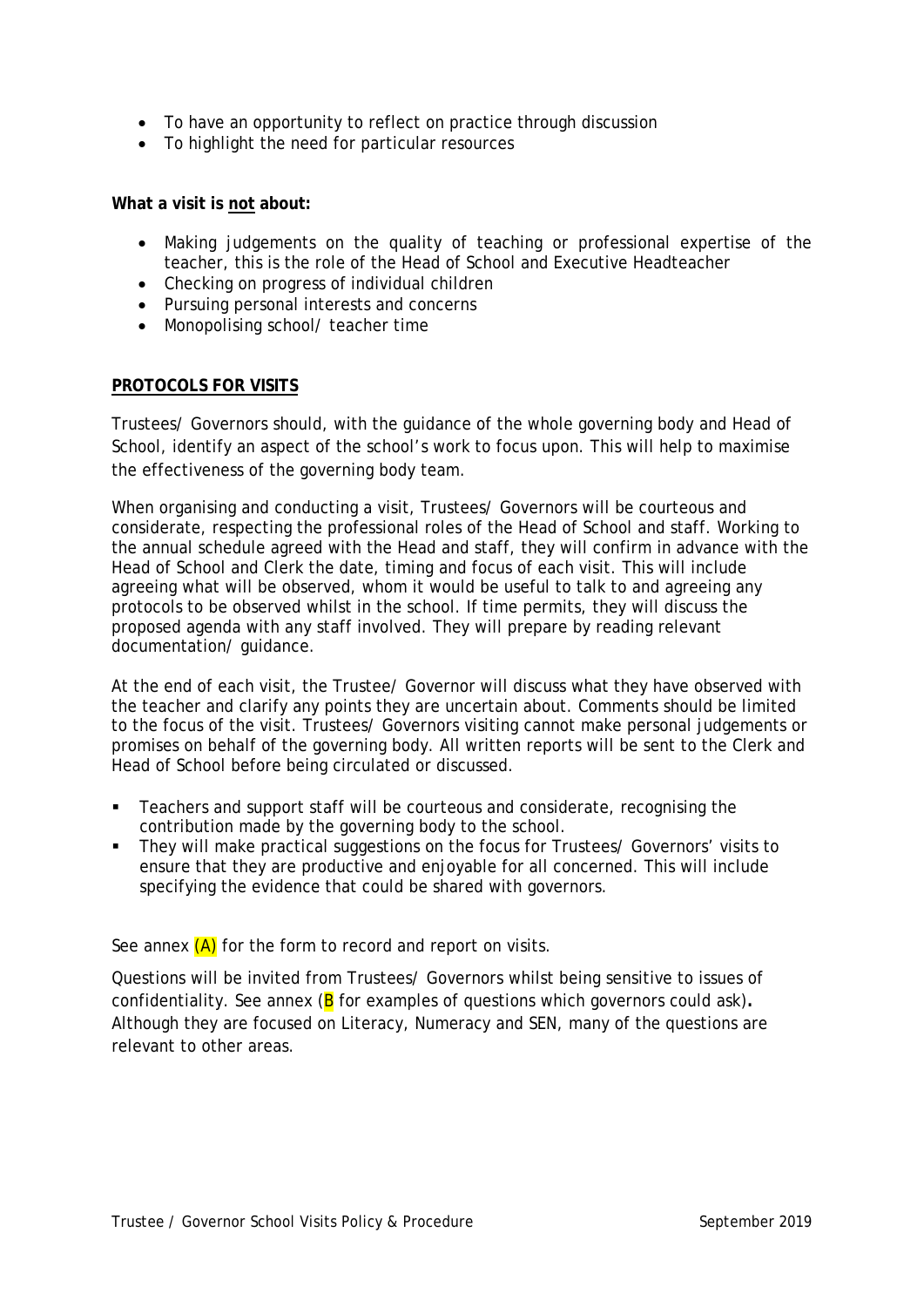# **MONITORING AND EVALUATION OF IMPLEMENTATION AND IMPACT.**

Governors' visits will be an agenda item at the termly or yearly meeting of the local Governing Body. At the final meeting of each academic year the Clerk will report the number of visits conducted and the areas of focus. The Governing Body will evaluate the extent to which visits have informed whole Governing Body understanding of the school's work. Staff governors will feedback from colleagues and describe the extent to which staff's understanding of the Governing Body's role has been enhanced.

The Governing Body can then consider:

- Are the visits achieving the potential benefits identified?
- What worked well?
- Have there been any unexpected benefits?
- How can we make our practice even better?

and make changes to the policy and protocol that may be required.

**………………….………………………. ……………………………………….….. ………………….…**

**SIGNATURE CONSIDERED IN A NAME NAME DATE**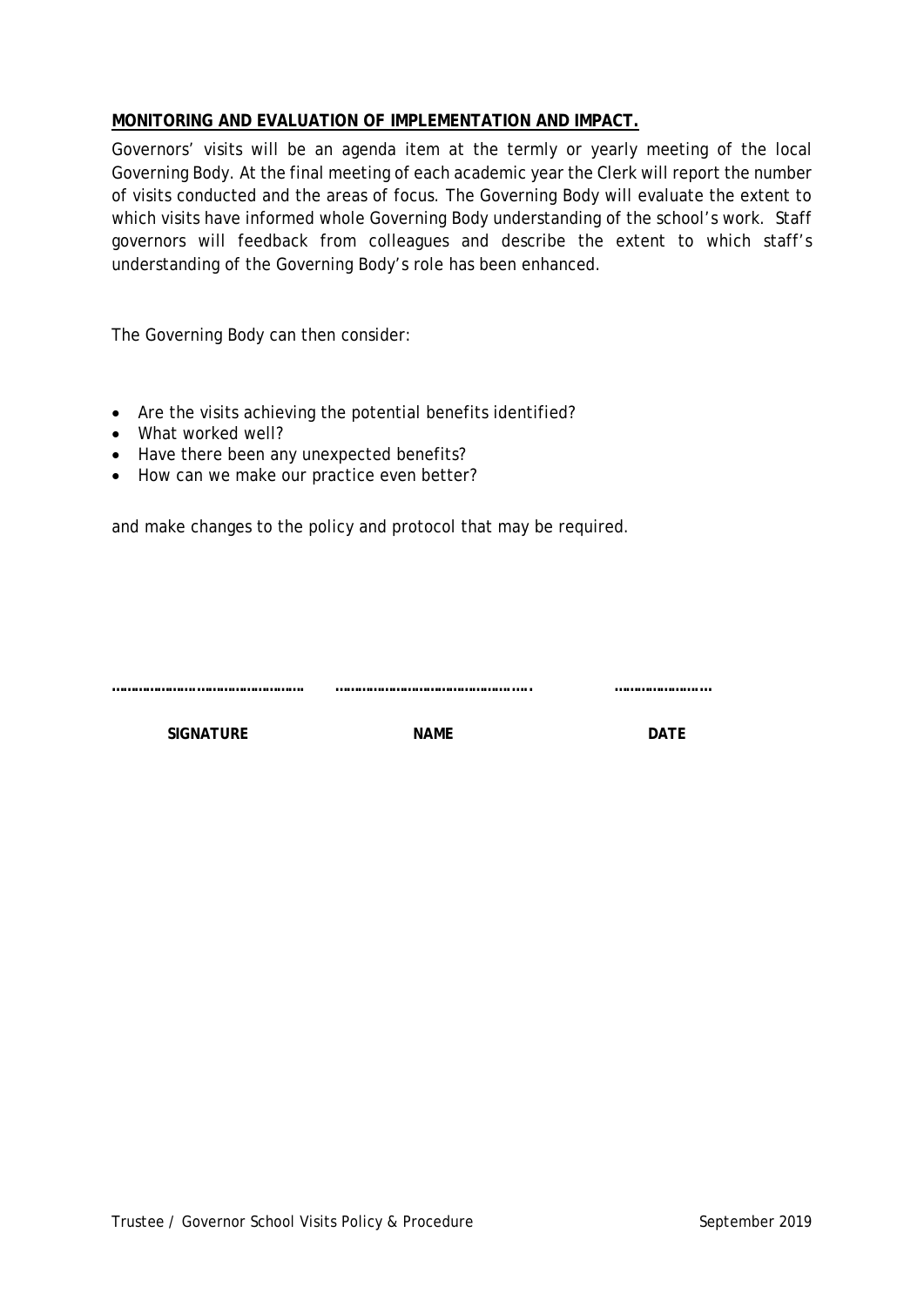| Annex A<br>Part 1: plan the visit                                                                                                                                                                                                                    |  |
|------------------------------------------------------------------------------------------------------------------------------------------------------------------------------------------------------------------------------------------------------|--|
| Name and role of Trustee/<br>Governor(s)                                                                                                                                                                                                             |  |
| Name and role of staff<br>member(s)                                                                                                                                                                                                                  |  |
| Date and time of visit                                                                                                                                                                                                                               |  |
| <b>Agreed focus</b><br>Make sure you focus on this<br>agreed reason for the visit.<br>Avoid getting distracted by<br>other issues that haven't been<br>agreed with the member of<br>staff.                                                           |  |
| Relevant school objective or<br>priority<br>This might be taken from the<br>school improvement plan<br>(SDP) objectives or the<br>school's overarching vision.                                                                                       |  |
| <b>Questions to ask</b><br>Note specific questions you<br>want to ask based on the SDP,<br>or points to follow up on from a<br>previous visit.<br>Share these questions with the<br>staff member you're visiting in<br>advance, so they can prepare. |  |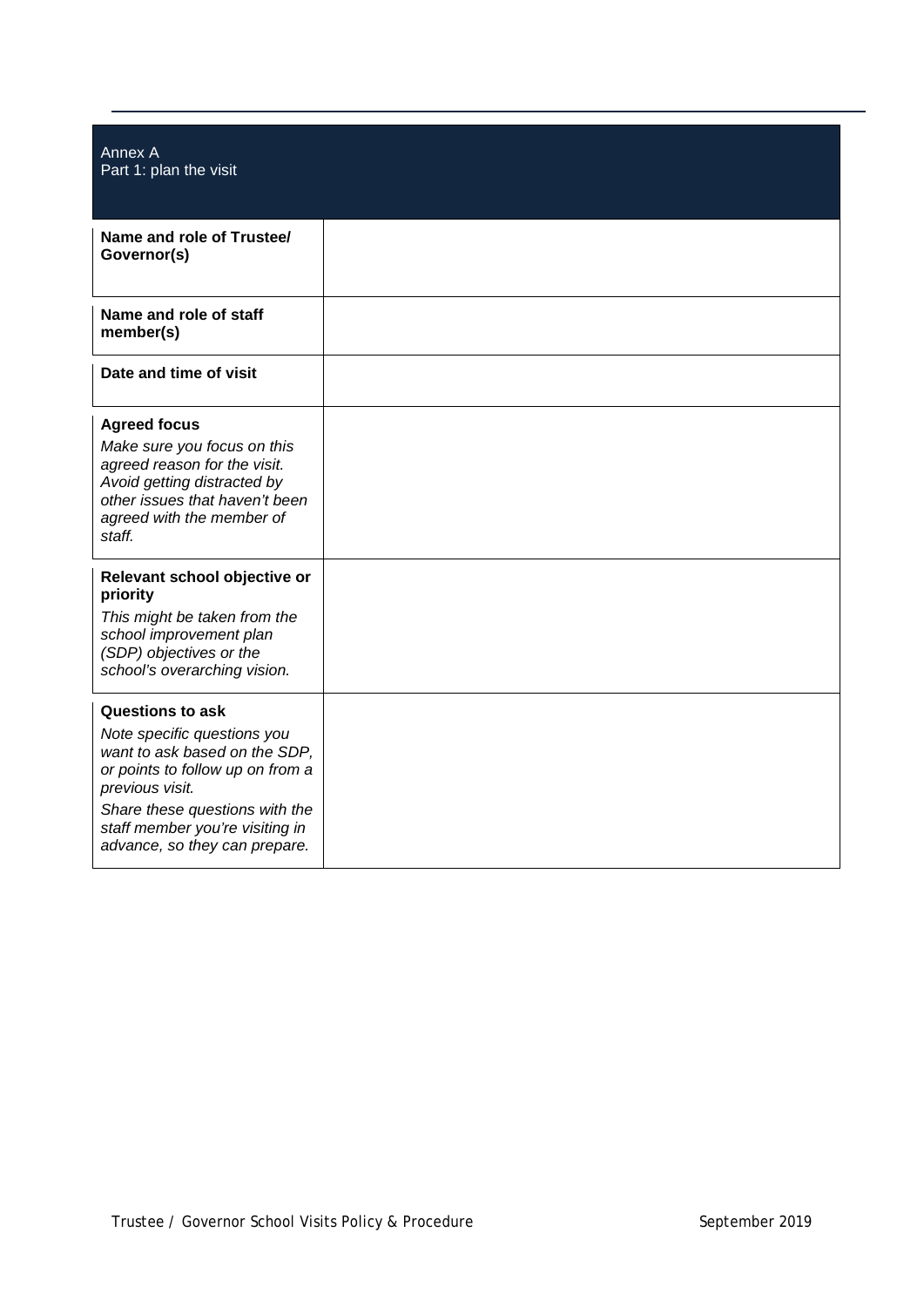#### Part 2: in the meeting

#### **What is the school doing within this area of focus?**

*Tips:*

*Ask open questions beginning with 'what', 'how', 'when', 'how often', 'why', 'who' and 'where' Don't be afraid to clarify any terms or acronyms you're not familiar with*

*Remember you're not there to pass judgement on staff or inspect them – you remain an observer When writing the report, use neutral language and don't name individual teachers and pupils*

# **How do you know the school's actions are having an impact?**

*Remember:*

*Include specific evidence that demonstrates the positive impact the school is having in this area Where a positive impact hasn't been made yet, note down why that is and what steps are being taken to make progress*

*Add any further evidence you'd like to see to help you make a better assessment of the impact*

What successes stood out and why?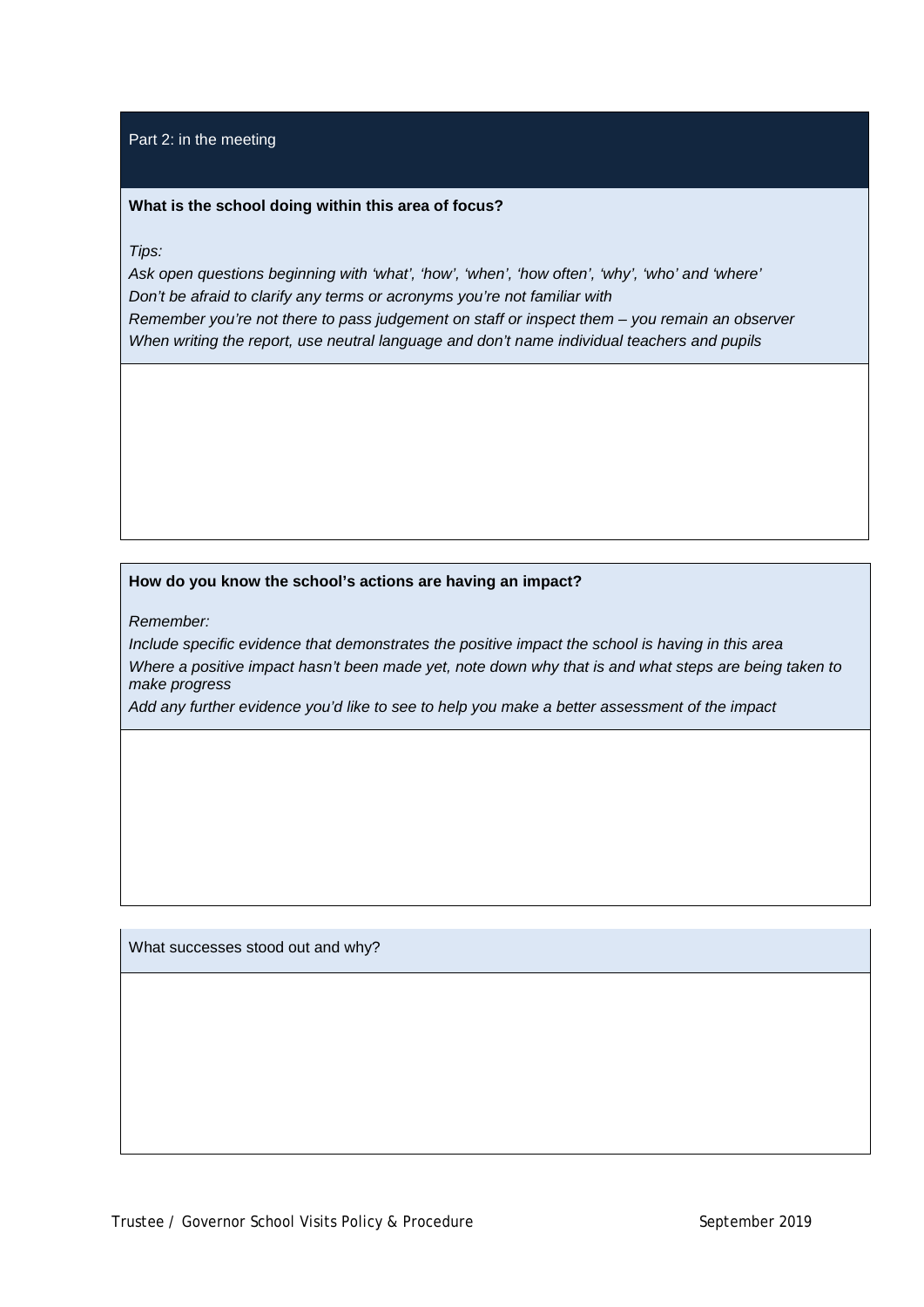Questions and clarifications to follow up with the Head of School or Chair of Governors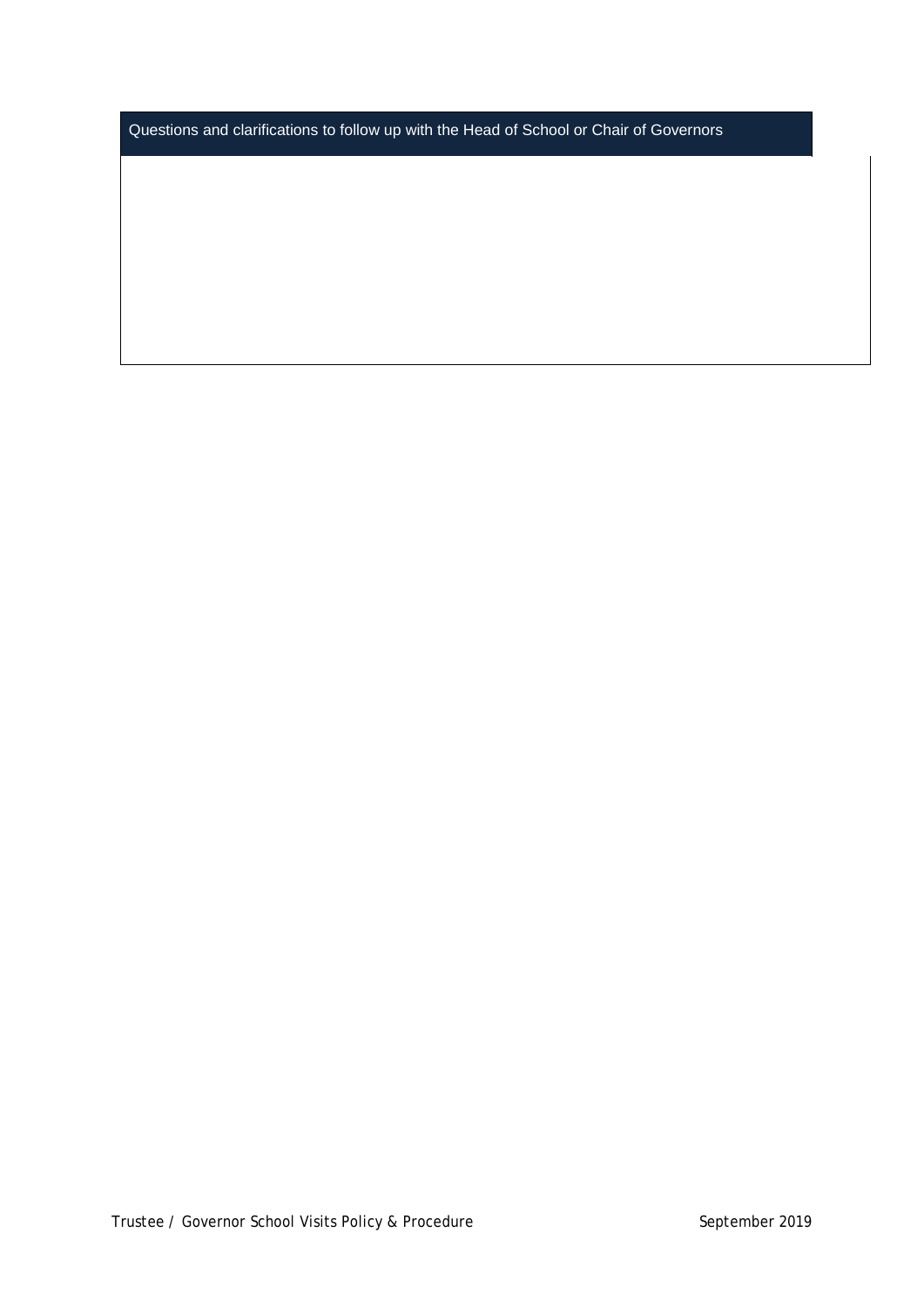#### Annex B

Questions to ask staff:

| How do you assess how well pupils are<br>learning and making progress?                                |  |
|-------------------------------------------------------------------------------------------------------|--|
| What support do you put in place to ensure<br>the needs of different pupils are met?                  |  |
| What resources are available to your pupils<br>to help them learn effectively?                        |  |
| How do you engage parents in their<br>children's learning?                                            |  |
| What continuous professional development<br>(CPD) opportunities are available to you?                 |  |
| What's the quality of teaching of your subject<br>like across the school and how do you know?         |  |
| What are the strengths of the subject? How<br>do you know?                                            |  |
| What improvements have you made/planned<br>for this year in the subject?                              |  |
| What's your vision for the subject and how<br>are you putting this into practice?                     |  |
| How do you track standards and progress in<br>the subject?                                            |  |
| How do you support teachers to develop their<br>subject knowledge and teaching practice?              |  |
| Is your subject well-resourced? If not, what<br>else do you need to support teaching and<br>learning? |  |